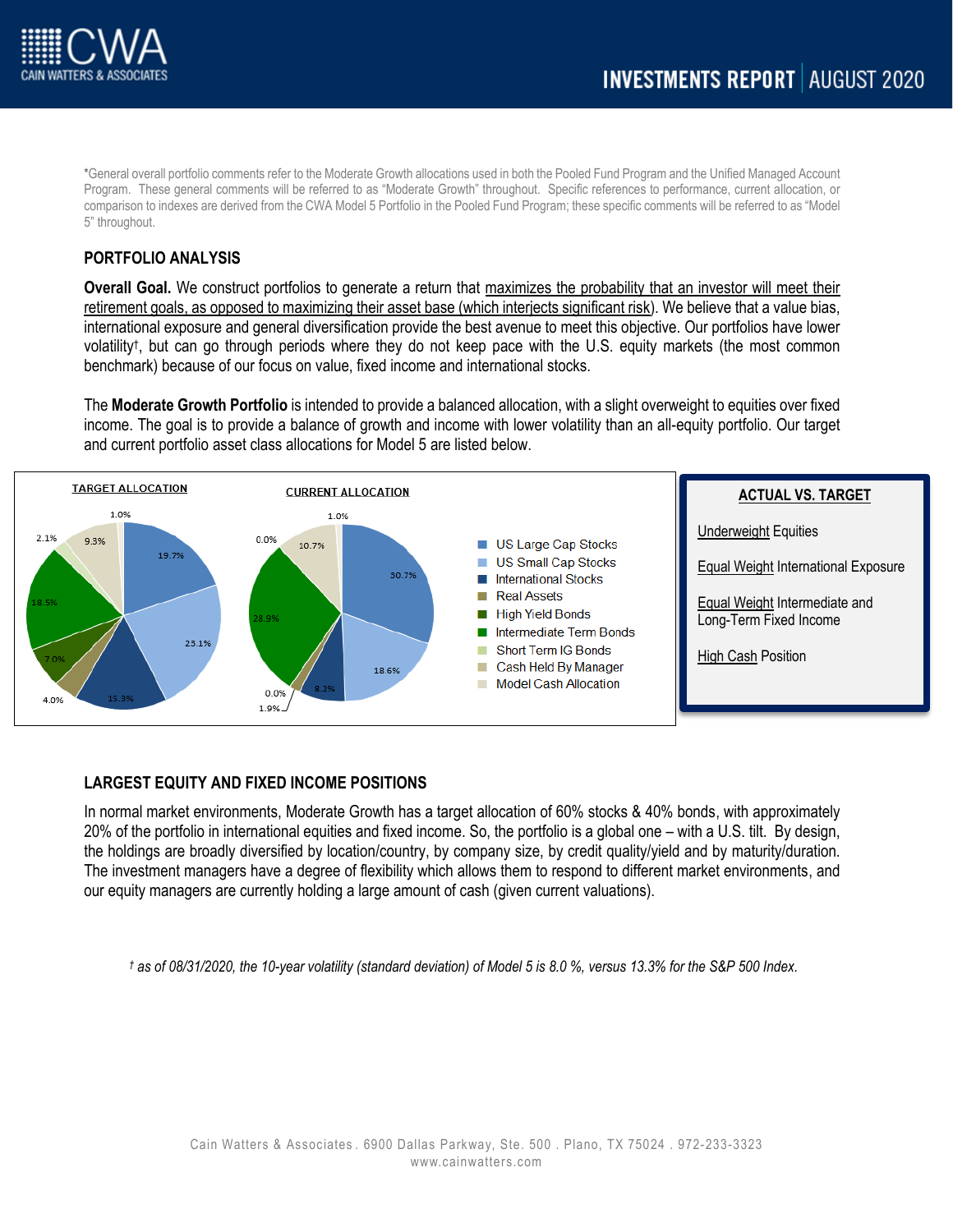

## **PERFORMANCE**

The Moderate Growth portfolios in the Pooled Fund Program and the Unified Managed Account Program have slightly different investments, costs and thus returns. Accordingly, we direct you to your account statement for your individual performance.

In August, Model 5 (net of fees and expenses) outperformed<sup>1</sup> compared to the Global 60/40 Index, outperformed compared to the S&P Moderate Growth Index, and market-performed compared to the U.S. 60/40 Index which posted the following returns:

| <b>PERFORMANCE</b>                          | <b>AUG</b> | <b>COMMENTS</b>                                                                                                                              |
|---------------------------------------------|------------|----------------------------------------------------------------------------------------------------------------------------------------------|
| Global 60/40 Benchmark Index <sup>(2)</sup> | $3.57\%$   | Domestic equites had a strong month, with the S&P 500 up 7.2% for the                                                                        |
| US $60/40$ Benchmark Index <sup>(3)</sup>   | 3.99%      | month. Domestic stocks outperformed international stocks, and Large<br>Cap stocks outperformed all others for the month of August.<br>Global |
| S&P Moderate Growth Index <sup>(4)</sup>    | 2.73%      | bonds outperformed domestic bonds for the month.                                                                                             |

- (1) "Market Perform" means within a range of +10 bps to -10 bps of the applicable index for the month (or +/- 8 bps per month for YTD performance); "Outperform" means more than +10 bps for the month (or more than +8 bps per month for YTD performance); "Underperform" means more than -10 bps for the month (or more than -8 bps per month for YTD performance). **Please note performance comparison comments are based upon Model 5 Pooled Fund Program**  data. There are inherent limitations in the use of model performance – please read the Model Disclosure found on page 6. Investors should **consult their individual custodial statement for actual performance of individual portfolios. Actual performance comparisons may differ from model comparisons.**
- (2) Global 60/40 Benchmark is 60% MSCI ACWI Index & 40% Barclays Global Aggregate Bond Index.
- (3) US 60/40 Benchmark is 60% S&P 500 Index & 40% Barclays U.S. Aggregate Bond Index.
- (4) S&P Moderate Growth Index is 50% S&P Target Risk Moderate Index & 50% S&P Target Risk Growth Index.

# **MARKET PERFORMANCE**

#### **Equities**

| <b>PERFORMANCE</b>                     | <b>AUG</b> | <b>MULTIPLE</b> | <b>COMMENTS</b>                                                                                                                                                                                              |
|----------------------------------------|------------|-----------------|--------------------------------------------------------------------------------------------------------------------------------------------------------------------------------------------------------------|
| U.S. Equities $(5)$                    | 7.24%      | 30.6X           | US Equities, led by large caps, rose relatively unimpeded throughout the month.<br>Depth of the markets remains historically narrow.                                                                         |
| International Developed <sup>(6)</sup> | 5.18%      | 35.4X           | International equities underperformed domestic equities during August, yet<br>turned out a strong month as well. On a relative basis International equities<br>trade at lower valuations compared to the US. |
| Emerging Markets <sup>(7)</sup>        | 2.24%      | 20.0X           | Emerging market equities moved significantly higher during the month. A<br>weaker US Dollar is benefitting EM markets.                                                                                       |

(5) U.S. Equities are represented by the Russell 3000 Index.<br>(6) International Developed is the MSCLEAFE Index

International Developed is the MSCI EAFE Index.

(7) Emerging Markets is the MSCI EM Index.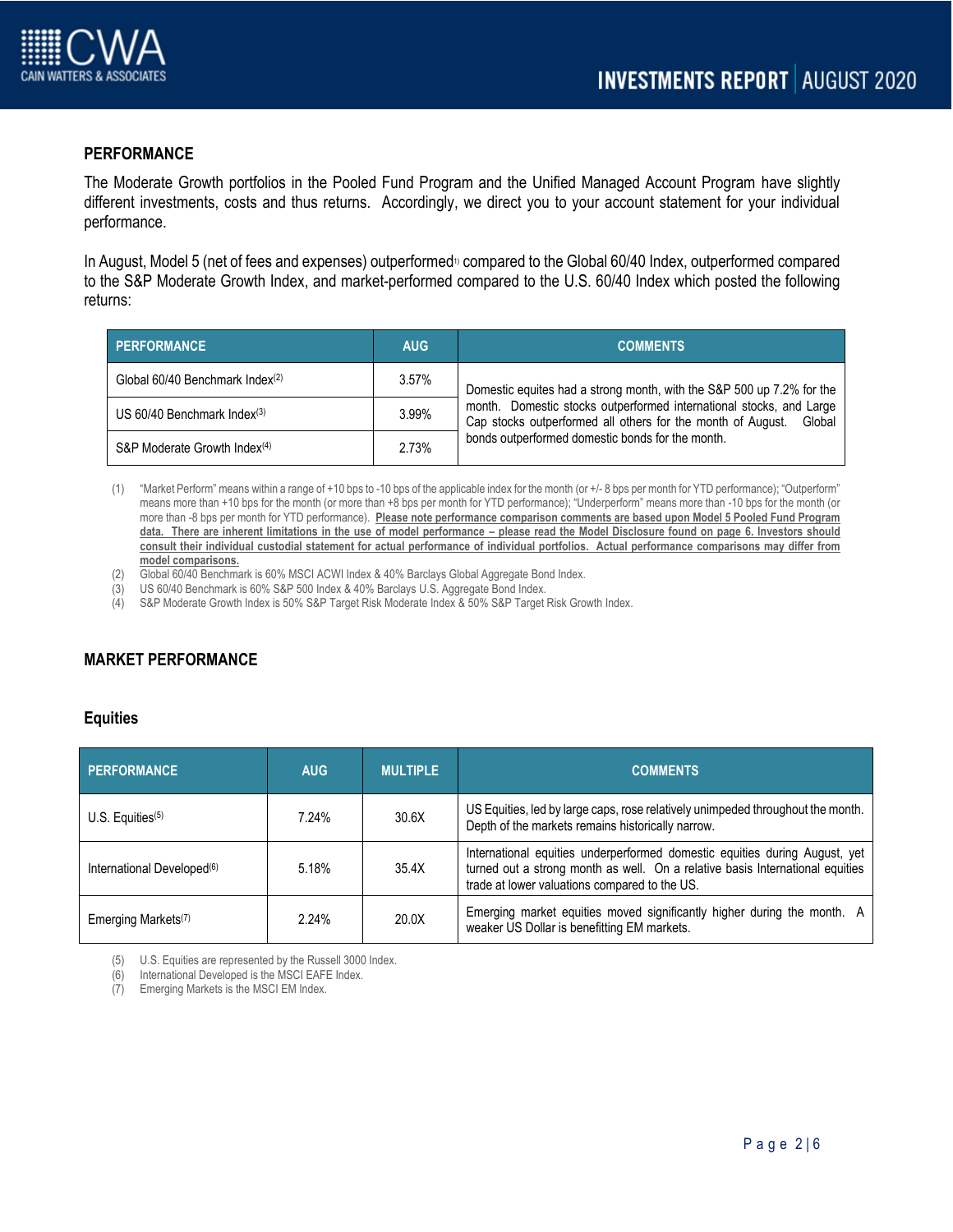### **Fixed Income**

| PERFORMANCE                             | <b>AUG</b> | <b>SPREAD</b><br><b>OVER UST</b><br><b>10 YEAR</b> | <b>COMMENTS</b>                                                                                                                                 |
|-----------------------------------------|------------|----------------------------------------------------|-------------------------------------------------------------------------------------------------------------------------------------------------|
| U.S. Treasuries (Medium Duration) $(8)$ | $-0.83%$   |                                                    | The 10-Year yield moved higher during the month.                                                                                                |
| U.S. Treasuries (Longer Duration) $(9)$ | $-4.48%$   | 0.60%                                              | Long term Treasury yields moved higher during the month and<br>spreads tightened after the FED announced its new Inflation<br>Targeting policy. |
| Global Fixed Income <sup>(10)</sup>     | $-0.15%$   | 0.18%                                              | Global bonds were relatively unchanged during the month and<br>spreads tightened.                                                               |
| Emerging Fixed Income <sup>(11)</sup>   | 0.40%      | 4.03%                                              | Emerging market bonds outperformed during the month and<br>spreads tightened.                                                                   |
| High Yield <sup>(12)</sup>              | 0.95%      | 4.58%                                              | High Yield bonds had a strong month and yields tightened<br>modestly.                                                                           |

(8) U.S. Treasuries (7-10 Years), represented by the Barclays U.S.T 7-10 Yr Total Return Index

(9) U.S. Treasuries (20+ Years), represented by the Barclays U.S.T 20+ Yr Total Return Index

(10) Barclays Global Aggregate Bond Index.

(11) Barclays Emerging Markets EMEA Total Return

(12) Barclays U.S. Corporate High Yield Index.

**Commodities and Real Assets**. The Model 5 portfolios do not have significant exposure to commodities, except indirectly. However, commodities and real assets (real estate) provide a good sense of global demand (in the case of industrial commodities) or fear (gold).

| <b>PERFORMANCE</b>                | <b>AUG</b> | <b>TREND</b> | <b>COMMENTS</b>                                                                                                                                                 |
|-----------------------------------|------------|--------------|-----------------------------------------------------------------------------------------------------------------------------------------------------------------|
| Energy $(13)$                     | 5.41%      | UP           | Oil rebounded during the month. A weak dollar is currently helping prices and<br>oil looks to be in a confirmed uptrend after what happened in March and April. |
| Real Estate <sup>(14)</sup>       | 0.24%      | UP           | Real estate went up modestly during the month and is in an uptrend.                                                                                             |
| Industrial Metals <sup>(15)</sup> | 5.20%      | UP           | Industrial metals rose sharply during the month.                                                                                                                |
| Gold <sup>(16)</sup>              | $-0.32%$   | UP           | Gold was relatively unchanged during the month.                                                                                                                 |

(13) S&P GSCI Energy Total Return Index.

(14) Dow Jones U.S. Real Estate Index.

(15) S&P GSCI Industrial Metals Total Return Index.

(16) SPDR Gold Shares (GLD).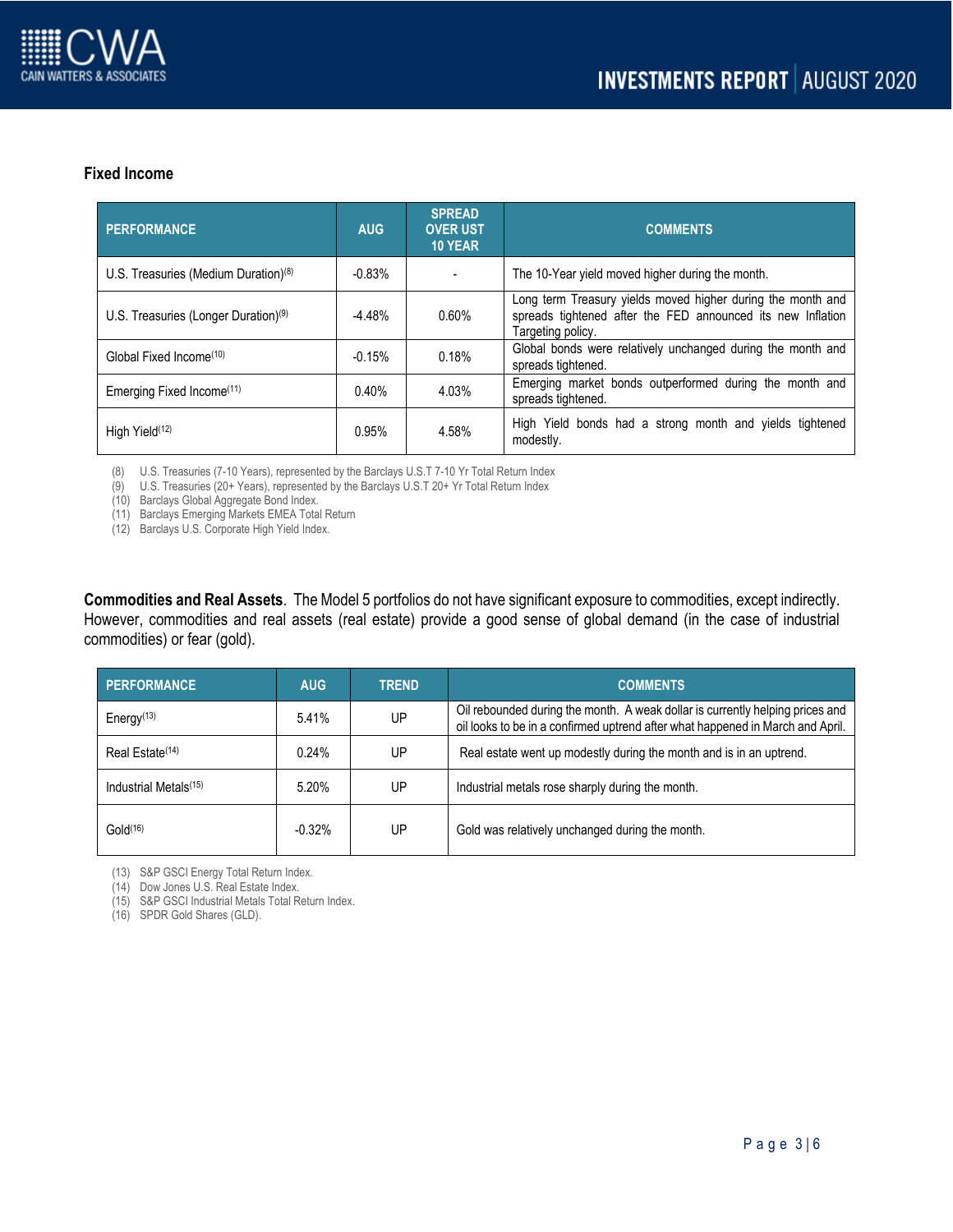# **Market Comments**

The market breath continues to be one of the narrowest on record. At the end of August, the Forward Price/Earnings ratio eclipsed that of the level it hit in late 1999 – a previous mark that many thought would never be eclipsed again. (blips during the recession in 2001 and 2008 are generally disregarded as fleeting).



In addition, headline index returns remain robust, but underlying returns of individual stocks or sectors portray a puzzling scenario. Technology is really the only game in town, other than Consumer Staples to a much lesser extent. When doing a deep-dive into market structure, losses are more common to find than gains. Yet gains in Technology companies are dragging index levels to all-time highs.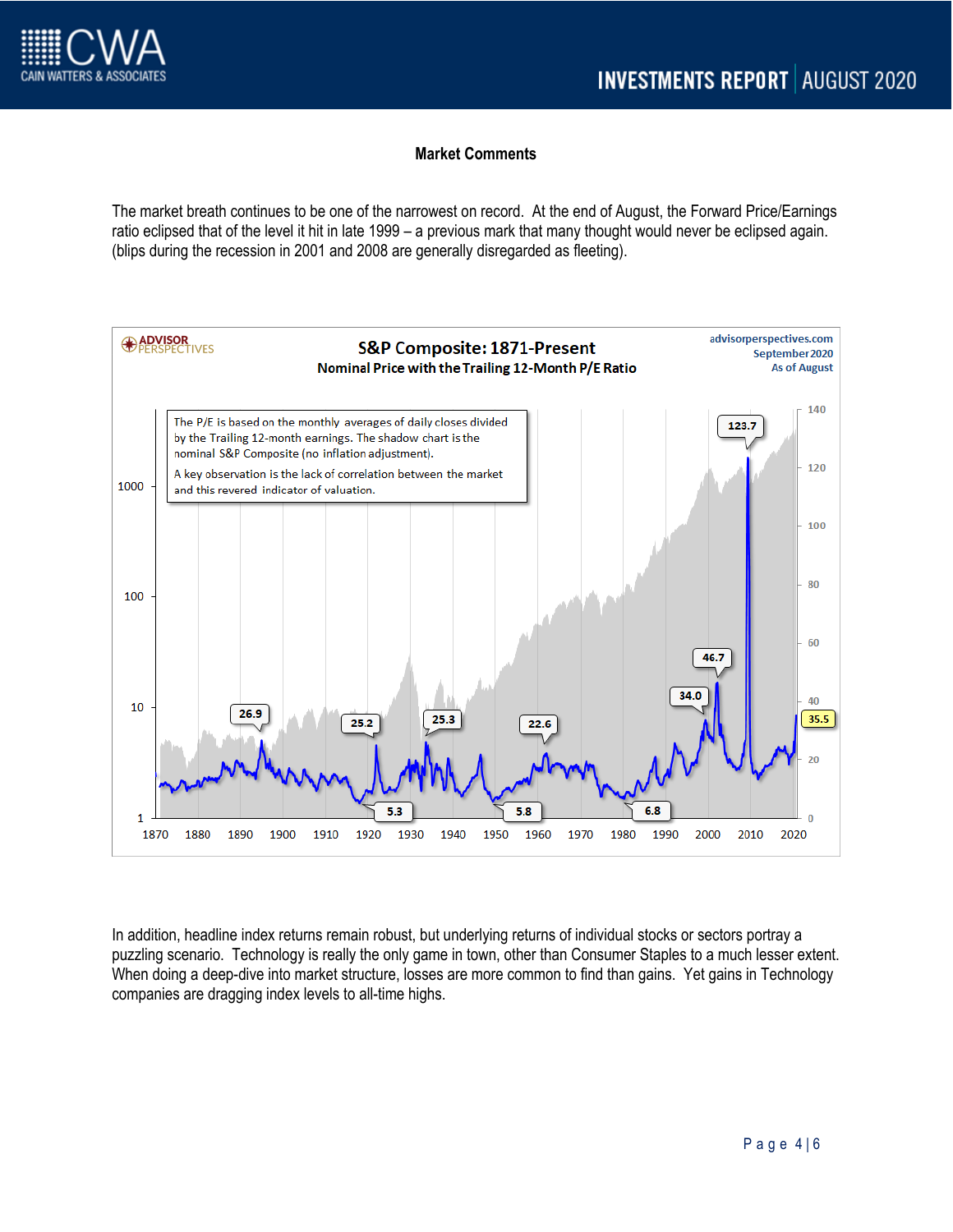

# 8/31/20 YTD Stock Index Returns

| <b>Growth vs Value</b>   |          | <b>Dividend Stocks</b>              |          |
|--------------------------|----------|-------------------------------------|----------|
| S&P 500 Growth           | 26.5%    | Dow Jones US Select Dividend -17.8% |          |
| <b>S&amp;P 500 Value</b> | $-9.3%$  | S&P High Dividend                   | $-25.7%$ |
| S&P 500 Enhanced Value   | $-24.4%$ | WisdomTree US High Dividend -13.9%  |          |
|                          |          |                                     |          |
| <b>Large vs Small</b>    |          | Select S&P 500 Sectors              |          |
| S&P 500                  | 9.7%     | Information Technology              | 36.0%    |
| S&P Mid Cap 400          | $-5.6%$  | <b>Consumer Staples</b>             | 5.7%     |
| S&P Small Cap 600        | $-11.1%$ | Financials                          | $-17.3%$ |
| Average Stock in S&P     | $-6.4%$  | Real Estate                         | $-4.8%$  |
|                          |          | <b>Utilities</b>                    | $-6.7%$  |
| International            |          | Energy                              | $-39.3%$ |
| MSCI EAFE (Developed)    | $-4.2%$  |                                     |          |
| MSCI EM (Emerging)       | 0.7%     |                                     |          |

Source: S&P Dashboard Report, Bloomberg.

It is important during periods like we are experiencing to temper emotions and to continue to employ disciplined fundamental research when making investment decisions, combined with risk management for overall portfolios. Mania-like periods in the market – while hard to determine in terms of duration – can end as quickly as they began.

# **Further Reading**

### 1) **The 2 Variables That Drive Stock Prices, A Wealth of Common Sense, September 1, 2020**

Ben Carlson examines what makes stocks tick and the delicate balance of short-term price determination in the face of long-term fundamental forecasting.

<https://awealthofcommonsense.com/2020/09/the-2-variables-that-drive-stock-prices/>

*For questions, or to request additional information, please contact your CWA Financial Planner*